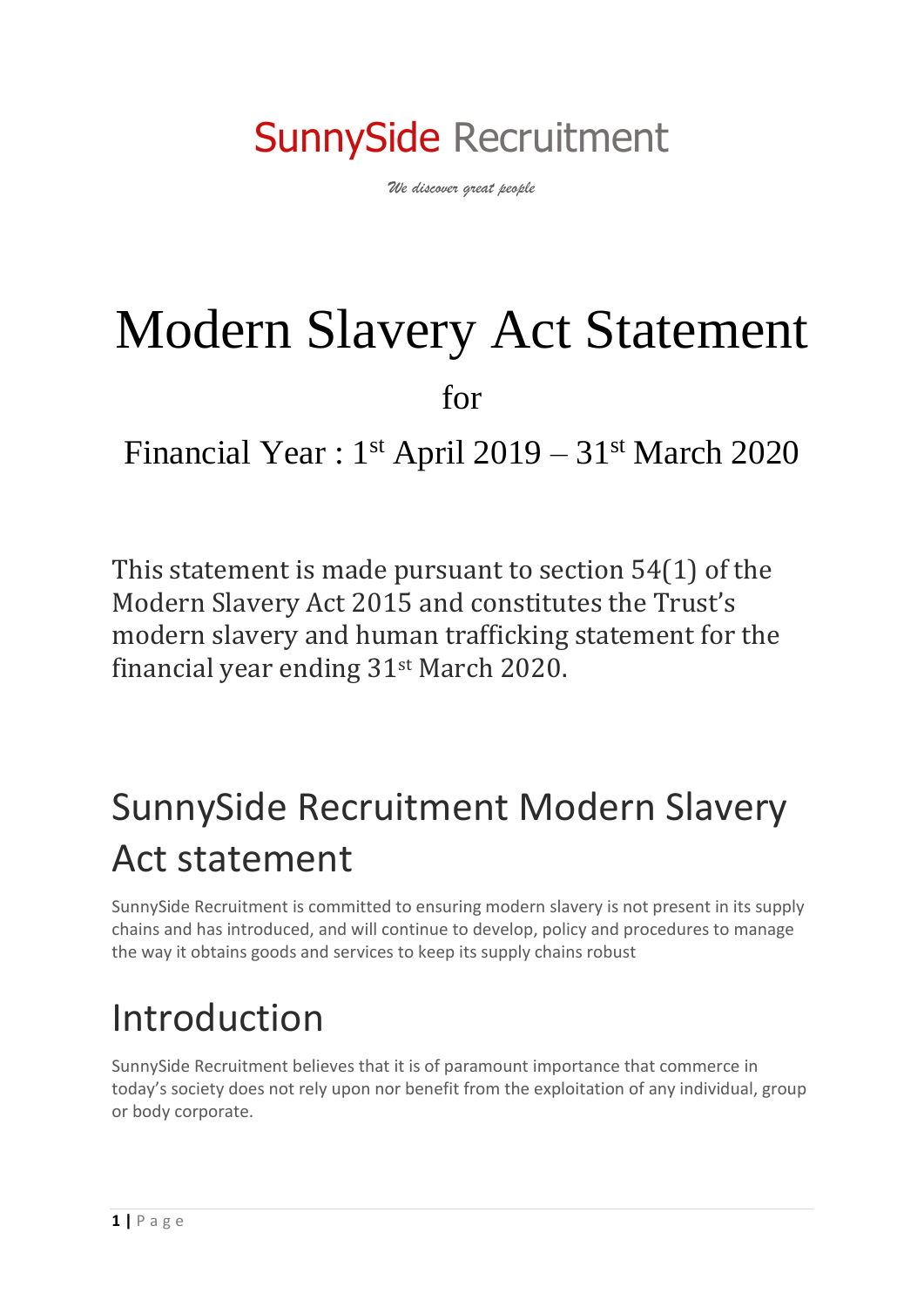SunnySide Recruitment appreciates the gravity and important of our duty to uphold the fundamental human rights to not be held in slavery or servitude and not to be required to perform forced labour as well as the right to liberty and security.

The rights are enshrined in Articles 4 and 5 of the European Convention on Human Rights and harmonised into the law of the United Kingdom by the Human Rights Act 1998. Accordingly, we are committed to improving our practices to combat slavery and human trafficking and anticipate that this statement will make this abundantly apparent.

SunnySide Recruitment has always been a business premised on quality relationships between people. Whether the person in question is an employee, a contractor or a client, we categorically believe in maintaining relationships with mutual respect and understanding. The services we provide should always leave everyone a winner, accordingly we have no tolerance for the exploitation of

### Supply chain

Over the last year the SunnySide Recruitment has undertaken a risk based approach to working with high risk suppliers.

Temp/Contract recruitment market is recognised as a high risk sector and considerable work has been undertaken within this sector. All our local/international contractors/umbrella companies have been issued with new contracts incorporating our requirements on Modern Slavery and our agents/consultants have been trained in the importance of these requirements.

Attention will now be focussed on our remaining high risk spend areas and on continuing to raise staff awareness to ensure all goods and services are sourced responsibly.

#### Staff and volunteer wellbeing

SunnySide Recruitment has a clear framework of rules and behaviours and encourages the reporting of any concerns or breaches so that they can be dealt with appropriately in accordance with our policies and procedures. We offer an independent and confidential Whistleblowing hotline where staff and volunteers can raise concerns confidentially and anonymously if they wish.

Our Employee Assistance Programme also provides staff with a secure way of seeking advice about any modern slavery or human trafficking issues personally affecting them or their families.

SunnySide Recruitment checks that staff and volunteers can demonstrate their eligibility to work in the UK. In addition, SunnySide Recruitment requires all contractors/temp staff and